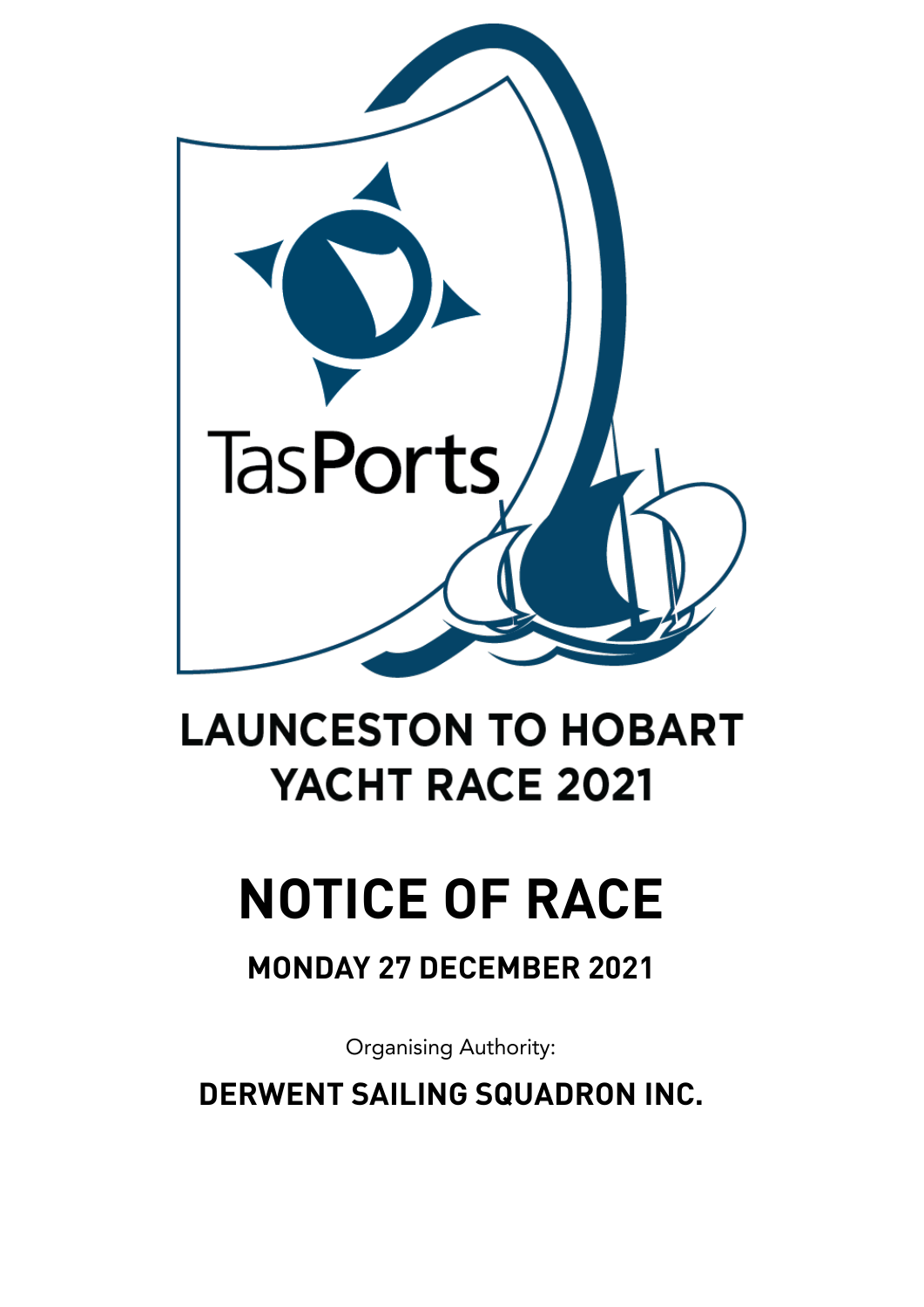#### DERWENT SAILING SQUADRON

| <b>L2H RACE DIRECTOR</b>          | <b>Scott Brain</b>      |
|-----------------------------------|-------------------------|
| <b>COMMODORE</b>                  | Nick Connor             |
| <b>VICE COMMODORE</b>             | Will Justo              |
| <b>REAR COMMODORE</b>             | <b>Heather McCallum</b> |
| <b>TREASURER</b>                  | Dianne Barkas           |
| <b>IMMEDIATE PAST COMMODORE</b>   | <b>Scott Brain</b>      |
| <b>BOARD MEMBERS</b>              | Jill Abel               |
|                                   | James Burbury           |
|                                   | <b>Steve Chau</b>       |
|                                   | David Short             |
|                                   | Mendel Zotz-Wilson      |
|                                   |                         |
| <b>GENERAL MANAGER</b>            | Shaun Tiedemann         |
| <b>SAILING OPERATIONS MANAGER</b> | Colleen Darcey          |

The 2021 TasPorts Launceston to Hobart Yacht Race will be conducted on the waters of the Tamar River, Bass Strait, Tasman Sea, Mercury Passage, Storm Bay and the River Derwent.

Owners and charterers of eligible boats are invited to enter on the conditions of this Notice of Race (NoR).

### **CONTACT DETAILS**

Colleen Darcey Sailing Operations Manager - Derwent Sailing Squadron Marieville Esplanade, Sandy Bay, Tasmania, 7005 Tel: 03 62231977 Mobile: 0417 121 575 Fax: 03 62237655 Web: l2h-dssinc.org.au Email: [sailing@dssinc.org.au](mailto:sailing@dssinc.org.au) Facebook: facebook.com/L2Hyachtrace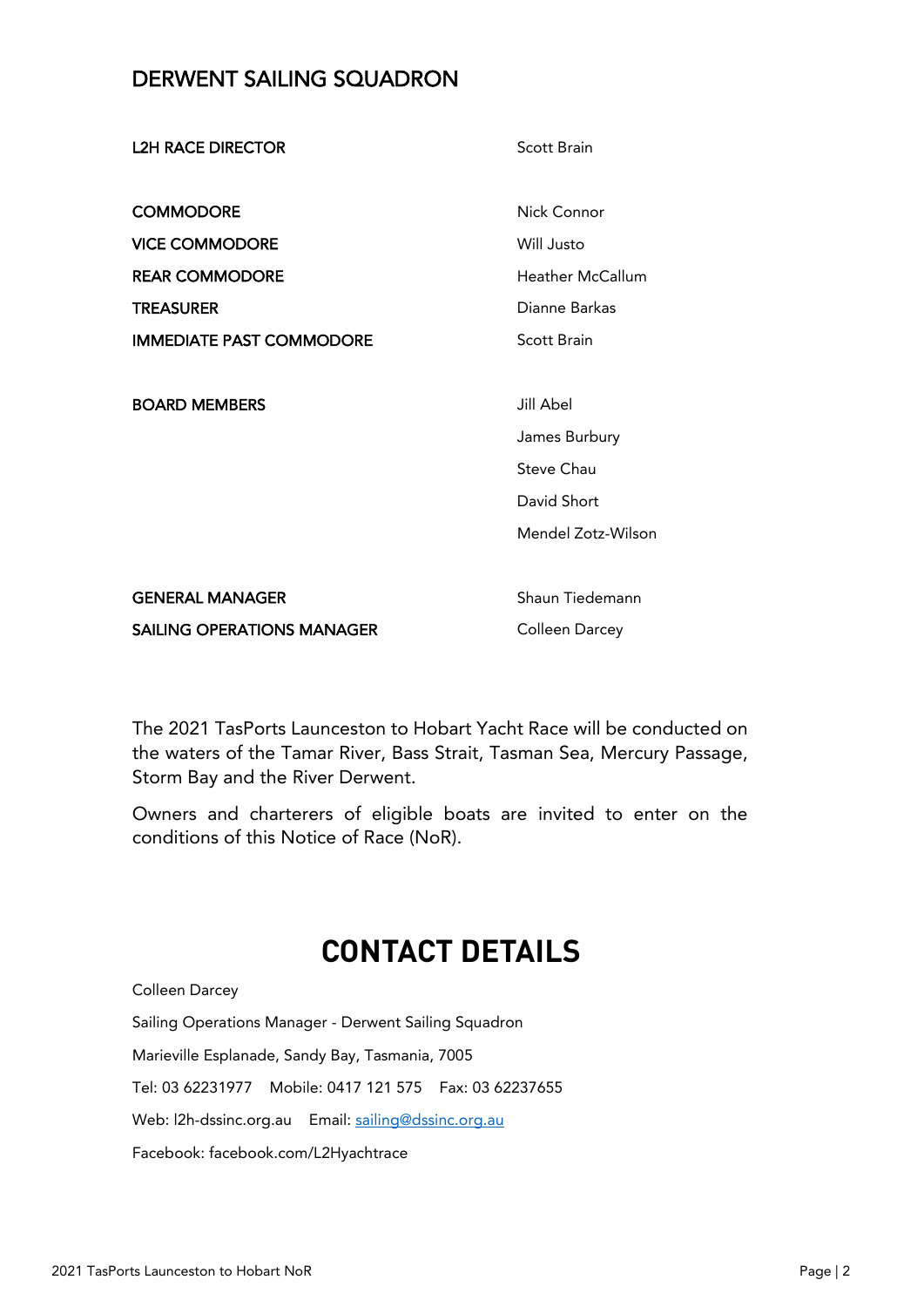#### **1. RACE**

- 1.1. The race is organised and conducted by the Derwent Sailing Squadron (DSS) or the "Organising Authority (OA)" with the co-operation of the Tamar Yacht Club (TYC). The race is a 285 nautical mile passage race.
- 1.2. The start of the race will be off Inspection Head, Beauty Point, or outside of the Tamar River, Northern Tasmania, depending on tide, weather conditions and fleet composition.
- 1.3. The finish will be off Castray Esplanade in the River Derwent, Hobart.
- 1.4. The attention signal for the race will be signalled at 09:20 (Australian Eastern Daylight Time, AEDT) on Monday 27 December 2021.

#### **2. RULES**

2.1. GENERAL

Except as amended by this NoR and/or the Sailing Instructions (SI), the race will be governed by the current versions of:

- a. the 2021-2024 Racing Rules of Sailing (RRS) of World Sailing (WS);
- b. the Prescriptions and Special Regulations of Australian Sailing (AS);
- c. the International Regulations for the Prevention of Collisions at Sea (COLREGs);
- d. the IRC Rules 2021 Parts A, B and C;
- e. the AMS Rules; and
- f. any Federal and/or State Public Health Orders on any given day.

#### 2.2. AMENDMENTS

The OA reserves the right to amend this NoR. Amendments will be published on the Official Notice Board and on the event website found [<HERE>](https://l2h-dssinc.org.au/race-documents/). A notice of an amendment will also be sent to boats that have commenced the entry process.

#### 2.3. OFFICIAL NOTICE BOARD

The Official Notice Board is a notice board situated in the window adjacent to the front entrance of the DSS in Sandy Bay. Copies will also be placed on the notice board situated at the Beauty Point annexe of the TYC after 18:00 on Sunday 26 December 2021. Notices posted on the Official Notice Board may also be published on the race website and may be announced during the race briefing.

#### 2.4. SAILING INSTRUCTIONS

The Sailing Instructions (SI) will be available on the event website [<HERE>](https://l2h-dssinc.org.au/race-documents/) no later than Friday 17 December 2021. Printed copies will be available from the office at the DSS from this date.

#### 2.5. PROTEST COMMITTEE

The OA will appoint a Protest Committee.

#### **3. ELIGIBILITY**

#### 3.1. BOAT

A boat shall:

- a. be a mono-hull or multi-hull with a minimum hull length of 8.5 metres;
- b. be built in accordance with AS Special Regulation Part 1, 3.01 and 3.02;
- c. if a mono-hull, shall conform with the stability requirements as defined by the AS Special Regulations 3.04 for Category 3 races;
- d. if a multi-hull, shall conform with stability and flotation as defined by the AS Special Regulations 3.05 for Category 3 races;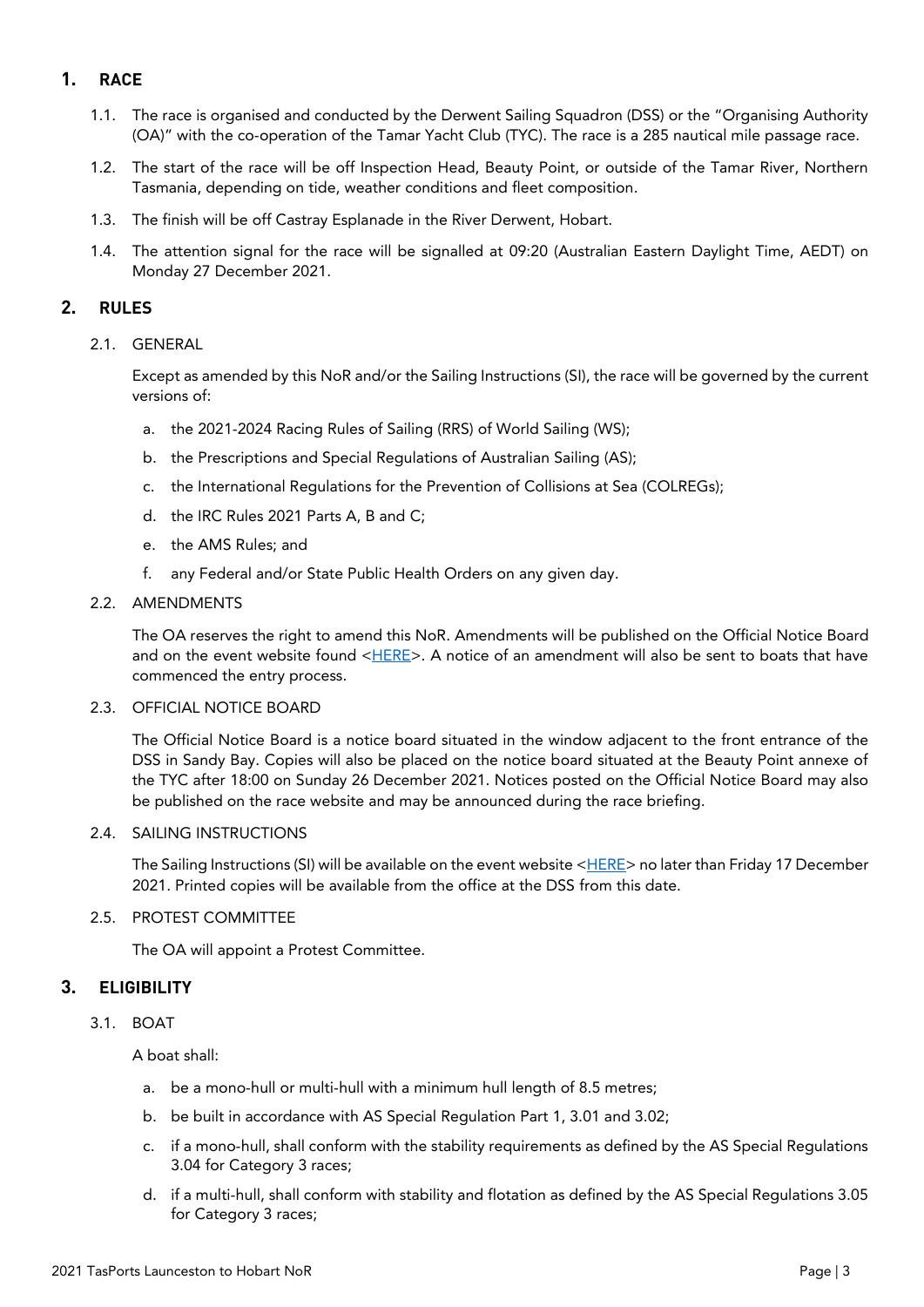- e. comply with the AS Special Regulations for Race Category 3 and additional requirements as referenced in NoR 7.3;
- f. have a crew that satisfies the requirements of NoR 3.4; and
- g. perform a pre-race radio check on VHF channel 73 in accordance with the SI. Boats not recorded as having an adequate radio signal strength will be ineligible to start.

#### 3.2. INSURANCE

The owner or charterer of a boat shall hold a current marine legal liability insurance policy with respect to the boat when racing, with a sum insured of not less than A\$10 million (or such higher amount as the owner/charterer considers appropriate having regard to the size and type of boat, the number of crew and the conditions it may encounter during the race, or its equivalent in another currency). The insurance policy shall state that the boat is covered for the 2021 TasPorts Launceston to Hobart Yacht Race or that it is covered for yacht races of a length greater than 285 nautical miles.

#### 3.3. HANDICAP CLASSES

- a. A boat will be automatically entered into the Performance Handicap (PHS) Class;
- b. In addition, a boat may enter one or more of the following Handicap Classes:
	- i. IRC A boat may only enter the IRC Handicap Class if the boat has a current IRC Certificate.
	- ii. AMS A boat may only enter the AMS Handicap Class if the boat has a current AMS certificate.
- c. A two-handed division will be created subject to there being three (3) or more entries in that division;
- d. A multihull division will be created subject to there being three (3) or more entries in the division; and
- e. The OA may create divisions within Handicap Classes and allocate boats to divisions within a Handicap Class at its sole discretion. The composition and allocation of boats into divisions shall not be subject to protest or grounds for a request for redress. This amends RRS 60.1 and 62.1(a). RRS 63.1 shall not apply.

#### 3.4. CREW

- 3.4.1. Fully Crewed Boats (including multihull)
	- a. A boat shall have a minimum crew of four (4);
	- b. All crew shall meet the requirements of ISAF Regulation 19 (ISAF Eligibility Code) and shall be a current financial member of an Australian Sailing (AS) affiliated club. A temporary AS SailPass membership will NOT be accepted for this event;
	- c. The majority of crew on a boat shall be 18 years of age or over;
	- d. Crew under the age of 18 years shall have a current AS Safety and Sea Survival certificate (or equivalent);
	- e. Crew under the age of 18 years shall carry a Personal Location Beacon (PLB) or an AIS MOB Beacon at all times;
	- f. It is recommended that crew under the age of 18 wear life jacket at all times;
	- g. Crew under the age of 18 years shall provide a signed parental consent form and evidence to the OA confirming sailing experience and evidence of a passage distance similar to the Two Capes Race, found [<HERE>](https://l2h-dssinc.org.au/race-documents/). The OA may in its discretion refuse to allow any crew member aged less than 18 years of age to participate in the race;
	- h. At least two (2) of the crew on the boat shall have completed a Category 3 race or an equivalent passage. Particulars shall be supplied on the Declaration of Crew Experience to be provided under NoR 3.5.1(c)(ii);
	- i. At least two (2) crew members on the boat shall hold a Short-Range Operators Certificate of Proficiency (SROCP) issued by the relevant authority, or a higher qualification. The crew's relevant certificates shall be provided under NoR 3.5;
	- j. At least two (2) crew members shall: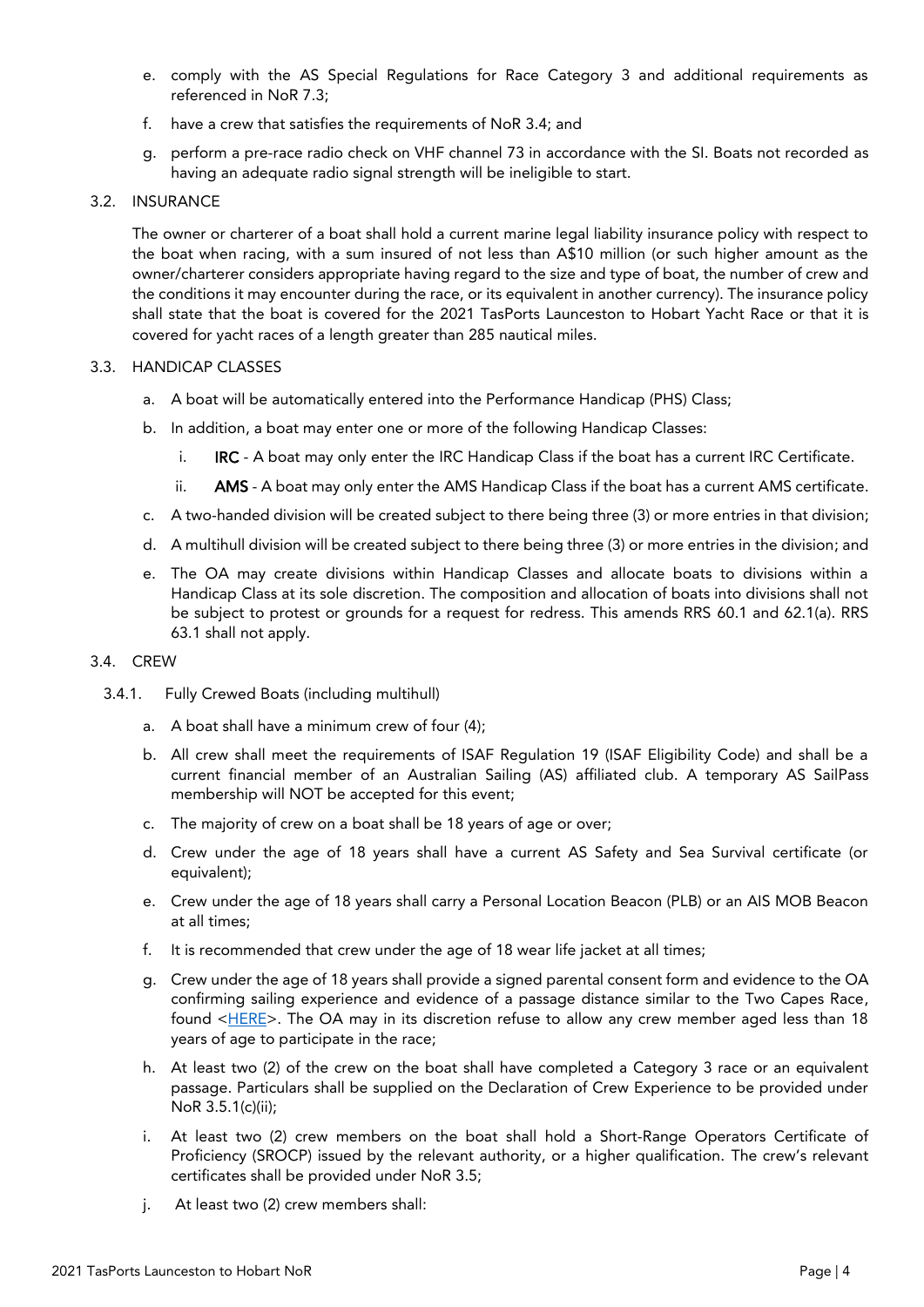- i. be practicing medical practitioners; or
- ii. hold a current Senior First Aid Certificate (Apply First Aid/Provide First Aid); or
- iii. hold a First Aid qualification that the OA considers is equivalent at least to NoR 3.4.1(f)(ii); and
- iv. the crew's relevant qualification shall be provided under NoR 3.5.1(c)(ii).
- k. At least two (2) crew members on the boat shall have a current AS Safety and Sea Survival certificate or an approved equivalent. It is however recommended that 50% of the crew hold such a certificate. The crew's relevant certificates shall be provided under NoR 3.5.2(a) (vii); and
- l. It is recommended that the skipper or second in charge hold a recognised AS certificate (or equivalent) of at least Offshore Skipper certification.
- 3.4.2. Two-Handed Boats (monohull only)
	- a. A boat shall have two (2) crew;
	- b. Both crew members shall meet the requirements of ISAF Regulation 19 (ISAF Eligibility Code) and be a financial member of an AS affiliated club. A temporary AS SailPass membership will NOT be accepted for this event;
	- c. Both crew members shall be 18 years of age or over;
	- d. In the last past 12 months both crew members shall have completed a Category 3 race or passage that the OA deems equivalent. This can be on a fully crewed boat. Particulars shall be supplied on the Declaration of Crew Experience to be provided under NoR 3.5.1(c)(ii);
	- e. Both crew shall comply with NoR 3.4.1 (e), (f) and (g); and
	- f. It is recommended that at least one (1) crew member holds a recognised AS certificate (or equivalent) of at least Offshore Skipper certification.

#### 3.5. DOCUMENTATION AND FEES

- 3.5.1. Initial Documentation before 17:00 on Friday 19 November 2021
	- a. Entries after this date will be accepted until 17:00 on the 10 December 2021 with the payment of a late entry fee. Entries after 10 December 2021 will only be accepted on the discretion of the OA;
	- b. A boat shall complete the entry form (including the Conditions of Entry) through the online entry system found [<HERE>](https://www.topyacht.com.au/db/kb/1486) before 17:00 on Friday the 19 November 2021;
	- c. The following initial documentation shall be uploaded to Race Docs in TopYacht before 17:00 on Friday the 19 November 2021 – [TopYacht Boat & Race Document Uploading help;](https://www.topyacht.com.au/mt/docs/Boat-and-Race-Document-Uploading.pdf)
		- i. Verification of stability under NoR 3.1; and
		- ii. A colour photograph of the boat under sail, no older than 12 months and suitable for search and rescue purposes. This shall be with a resolution not less than 1200 x 800 pixels.
	- d. The boat is responsible to ensure that the initial documentation is received by the OA by the due date.
- 3.5.2. Final documentation before 17:00 on Friday 10 December 2021
	- a. The following final documentation shall be uploaded to Race Docs in TopYacht by the above date:
		- i. Audited AS Special Regulations Equipment Audit Form for Category 3 plus additional requirements in accordance with NoR 7.3;
		- ii. Life Raft Inspection Certificate/s (as Special Regulations (AS Special Regulations 4.19.4(b));
		- iii. Inflatable lifejacket service certificates collectively merged into one document for upload (AS Special Regulations 5.01.5), (refer NoR 7.3.1(c));
		- iv. AMSA Beacon Letter confirming current registration for 406 MHz Distress Beacon (EPIRB) (AS Special Regulations 4.18);
		- v. Insurance Certificate of Currency with details of the cover and the insurer (refer NoR 3.2);
		- vi. IRC and AMS Certificates, as applicable (refer NoR 3.3);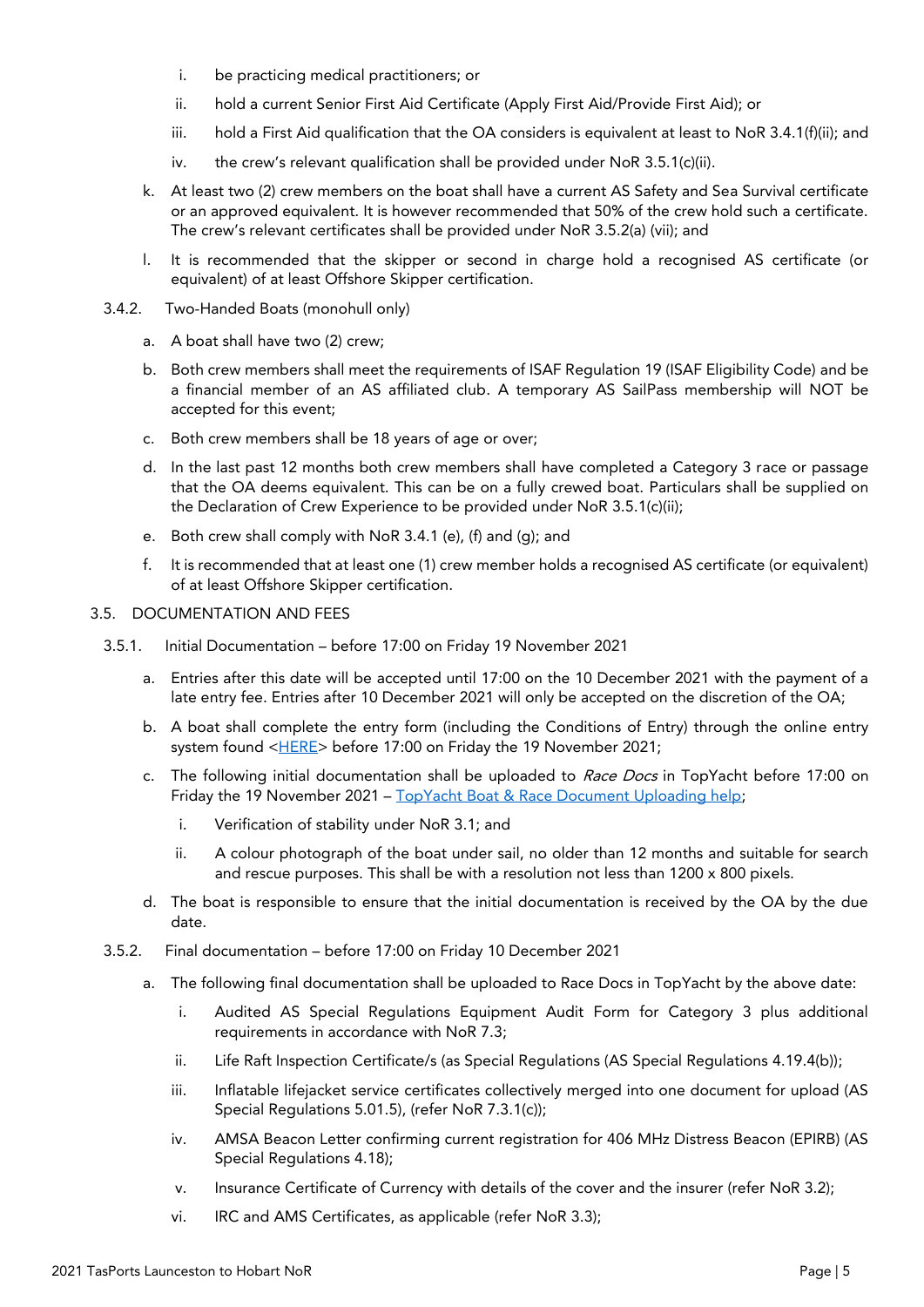- vii. AS Safety and Sea Survival Certificates or acceptable equivalent (refer NoR 3.4);
- viii. Senior First Aid Certificate or equivalent (refer NoR 3.4);
- ix. Radio Operation Licence Short-Range Operators Certificate of Proficiency (SROCP) or acceptable higher qualification (refer NoR 3.4); and
- x. Parental consent form and evidence for crew under the age of 18 years (refer NoR 3.4).
- b. Offshore Race Crew declaration to be completed via TopYacht in accordance with NoR 3.4 Help to [Add/Edit Offshore Crew in TopYacht; and](https://www.topyacht.com.au/mt/docs/offshore-crew.pdf)
- c. The boat is responsible to ensure that the final documentation is received by the OA by the due date.

#### 3.5.3. Entry Fees

a. A boat shall pay the following fees in full by 17:00 on Friday 10 December 2021:

|      | Entry Fee                   | \$600 | Pre-rebate (refer note b)                                      |
|------|-----------------------------|-------|----------------------------------------------------------------|
| −ii… | Crew Member Fee             | \$25. | Per crew member                                                |
| iii. | Handicap Category Fee       | \$75  | Per Handicap Category                                          |
| iv.  | Late Entry Fee (additional) | \$300 | Additional entries received after 17:00 on 19<br>November 2021 |

- b. A rebate of half the entry fee as in NoR 3.5.3(a)(i) will be issued on or before 14 January 2022 provided all documentation and fees have been received and paid in full before 17:00 10 December 2021 in compliance with NoR 3.5.1(b) and 3.5.2(a);
- c. All fees include Australian Goods and Services Tax (a tax invoice will be issued on request);
- d. Event clothing will not be provided as part of the entry fee this year;
	- i. Optional event MUSTO clothing will be available at heavily discounted prices from Peter Johnston Ship Chandlery details of which will be provided to you on receipt of your entry.
- e. Refer NoR 15 for the event refund policy.
- 3.6. RACE BRIEFING

A compulsory race briefing will be held at the Tamar Yacht Club – Beauty Point at 07:30 on Monday 27 December 2021. Two crew members, one of which shall be the skipper or the navigator, shall attend the whole of the race briefing.

#### **4. CHANGES TO SUPPLIED DOCUMENTATION**

- 4.1. The OA will not accept a change to a boat's IRC or AMS certificate after 19:00 on Friday 17 December 2021 except as a result of a rating protest or to correct a rating office error.
- 4.2. A boat shall promptly inform the OA of any change to documentation required in NoR 3.5.1(c) and 3.5.2(a).
- 4.3. The OA may accept changes to documentation required in NoR 3.5.1(c) and 3.5.2(a) after the required lodgement date, subject to any conditions that the OA may impose. The boat may not be eligible for the rebate referred to in NoR 3.5.3(b) at the discretion of the OA.
- 4.4. A boat's crew list may be changed after Friday 10 December 2021 to correct errors or to amend for late crew changes. The OA may, in its discretion, refuse to allow crew changes less than 24 hours prior to the starting signal. After any change to a crew list, the boat shall still satisfy the general requirements of NoR 3.4 and NoR 3.5.

#### **5. DETERMINATION OF ELIGIBILITY**

5.1. A decision of the OA as to any matter under NoR 3, including as to whether a boat and her crew meet the eligibility criteria for entry in the race, is final and binding and will not be grounds for a request for redress (amends RRS 60.1 and 62.1(a). RRS 63.1 shall not apply).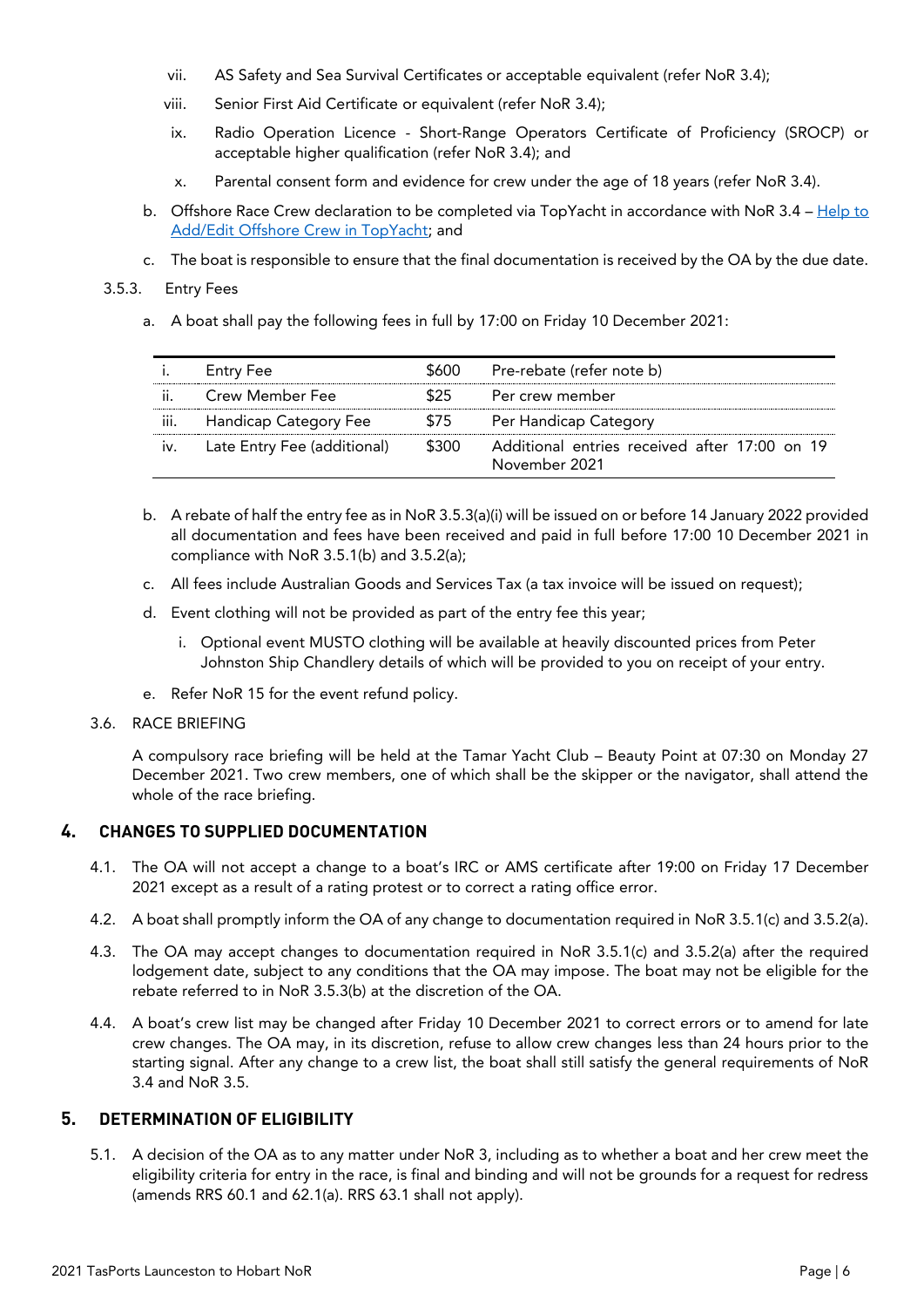#### **6. SCORING**

#### 6.1. OVERALL WINNER

The overall winner of the 2021 TasPorts Launceston to Hobart Yacht Race will be the boat that wins the overall IRC Handicap Class subject to NoR 6.3.

#### 6.2. LINE HONOURS

- a. Subject to NoR 6.3(a), the boat with the lowest elapsed time shall be scored first in line honours and other boats shall be ranked accordingly; and
- b. A boat that enters the race will be scored in accordance with NoR 3.3 as well as the Line Honours category. No boat will be scored only for line honours.

#### 6.3. ALL SCORING

- a. Scoring penalties will be applied when determining a score. A boat subject to a scoring penalty is not eligible for a race record;
- b. Time penalties will be applied when determining a score, elapsed time or race record;
- c. Redress will be applied when determining a score, elapsed time or race record; and
- d. Boats scored in a division of the IRC Handicap Class will also be scored in the overall IRC Handicap Class result.
- 6.4. IRC HANDICAP CLASS
	- a. Results will be calculated by the application of a boats IRC Time Corrector (TCC) as a multiplier of elapsed time; and
	- b. Subject to NoR 6.3 the boat with the lowest corrected time will be scored first and other boats shall be ranked accordingly.

#### 6.5. PHS HANDICAP CLASS

- a. Results will be calculated by the application of a boat's Time Correction Factor (TCF) as a multiplier of elapsed time;
- b. A boat's TCF will be determined by the OA or its nominee. The determination of the TCF will not be subject to protest or redress (amends RRS 60.1 and 62.1(a). RRS 63.1 shall not apply); and
- c. Subject to NoR 6.3, the boat with the lowest corrected time will be scored first and other boats shall be ranked accordingly.

#### 6.6. AMS HANDICAP CLASS

- a. Results will be calculated by the application of a boats AMS Time Corrector (TCC) as a multiplier of elapsed time; and
- b. Subject to NoR 6.3, the boat with the lowest corrected time will be scored first and other boats shall be ranked accordingly.

#### 6.7. SCORING PENALTIES

Scoring penalties will be applied as set out in the SI for a breach of RRS Rule 2 outside of the Tamar River and may be applied at the discretion of the Protest Committee for other breaches of the rules or by the OA in circumstances set out in the SI.

#### **7. CHANGES TO RRS, RATING RULES AND ADDITIONS TO AS SPECIAL REGULATIONS**

#### 7.1. CHANGES TO THE RACING RULES OF SAILING

a. RRS 41 is changed by adding:

(e) Whilst racing a boat may retrieve data from any page of the race website, details of which are provided in the SI, even if that page is not publicly available. During the race a boat shall not contact, or be in contact with any person or private entity using any medium to receive private meteorological forecasts, tactical advice or information customised for a particular boat or group of boats. A boat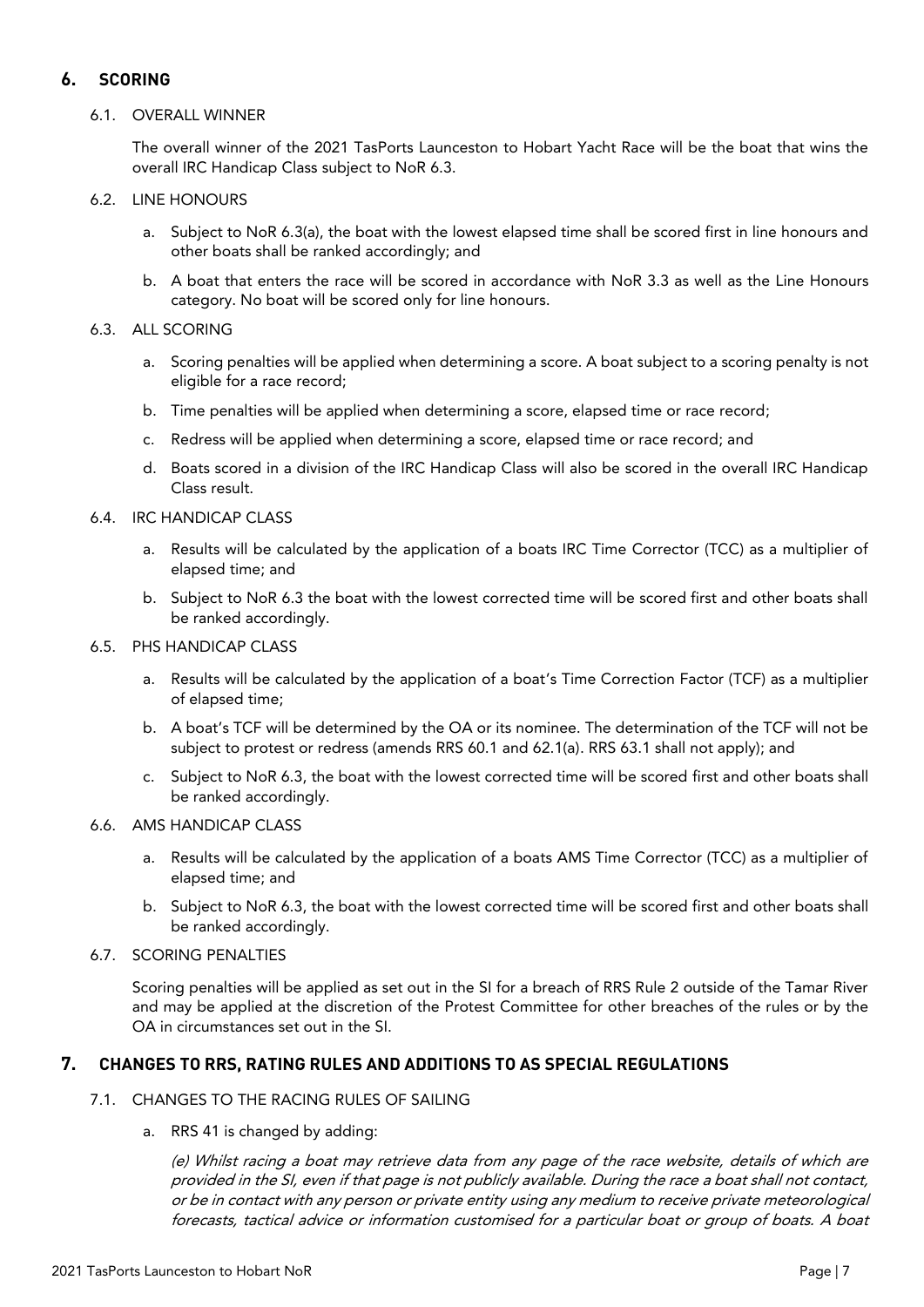may however obtain assistance in the form of any readily available commercial meteorological or hydrographical information regardless of cost.

(f) A boat may receive assistance in ensuring that satellite or cellular communication systems on board are able to transmit and receive data.

- b. RRS 44.2 is changed so that a Two Turns Penalty will apply for breaking a rule of RRS, Part 2 whilst South of the Farewell Beacon (41° 3.675'S, 146° 46.73' E) in the Tamar River:
- c. RRS 44.3 is changed so that a Scoring Penalty will apply for breaking a RRS, Part 2 having exited the Tamar River beyond the Farewell Beacon (41° 3.675'S, 146° 46.73' E);
- d. RRS 55.2 is changed to allow the use of fixed or retractable spinnaker poles and bowsprits for the purpose of setting asymmetrical spinnakers;
- e. RRS 51 is changed so that a boat with movable ballast or variable ballast (within the meaning of those terms in the Special Regulations) may move that ballast for the purpose of changing trim or stability to the extent permitted by their stability criteria as defined by the Australian Sailing Special Regulations Appendix B to Part 1 (B.1) "Resistance to Capsize" for Category 3;
- f. RRS 52 is modified:
	- i. to allow the adjustment of movable water ballast or canting keels on any yacht and the use of stored power to do so;
	- ii. to allow the use of stored power for sail handling and sail trimming on any yacht; and
	- iii. to allow self-steering equipment to be used by yachts sailing in the Two-Handed class only.
- g. RRS 61.3 is changed so that there is no time limit on protests by the OA or the Protest Committee;
- h. RRS 64.2 is changed so that the Protest Committee, at its discretion, may apply a scoring or time penalty in lieu of disqualification for an infringement of a rule;
- i. RRS 78.2 is changed that a valid rating certificate shall be produced by the due date specified in NoR 3.5.2(b)(vi); and
- j. The OA may include other changes to the RRS in the SI.
- 7.2. CHANGES TO THE IRC RULES
	- a. Rule 206.1 is changed so that a spare mainsail may be carried as a bona fide replacement for a mainsail damaged during the race and a boat that is also entered in the IRC Handicap Class may carry the maximum number of spinnakers allowed under its IRC certificate plus the additional spinnaker allowed under AS prescription to IRC Rules 11.2 and 21.6.1.
- 7.3. ADDITIONS TO THE AS SPECIAL REGULATIONS
	- 7.3.1. Below are additional requirements to the AS Special Regulations:
		- a. Special Regulation 4.19: All boats shall carry as a minimum, one (1) or more inflatable life rafts with a total capacity that shall accommodate at least the total number of people on board and which will also carry as a minimum a <24hr equipment pack and be serviced in accordance with manufacturer's specifications;
		- b. Special Regulation 4.26: All boats shall demonstrate equipment or a method by which crew may be assisted on board in case of a person overboard situation;
		- c. Special Regulation 5.01.1(h): A lifejacket shall be worn by each member of the crew at, but not limited to, the following times:
			- i. When on deck between the hours of sunset and sunrise;
			- ii. When alone on deck;
			- iii. When on deck when the true wind speed is 25 knots or above; and
			- iv. When on deck when visibility is less than one (1) nautical mile.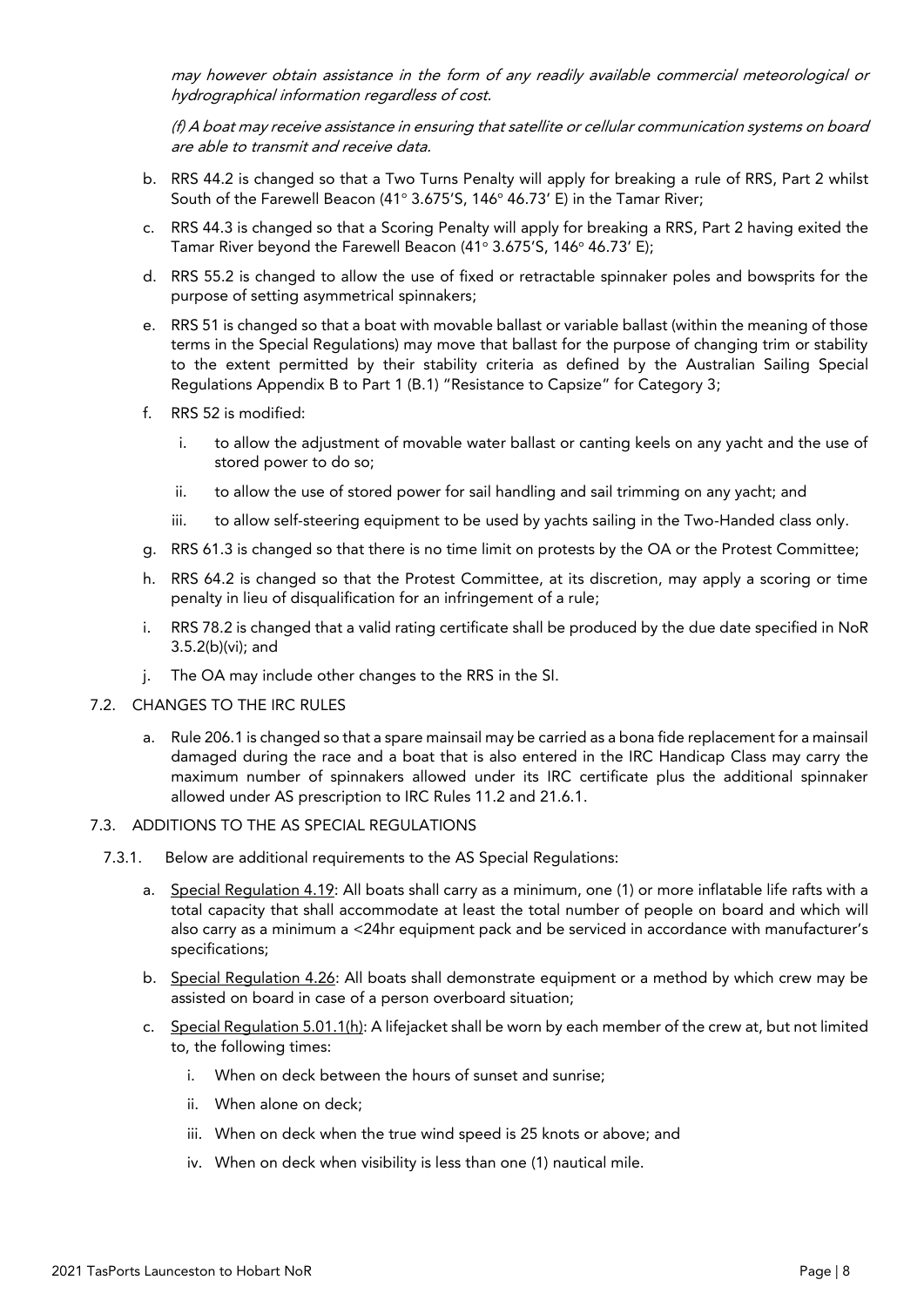- d. Special Regulation 5.01.5: Each inflatable lifejacket shall be checked and serviced at the intervals as prescribed by the manufacturer by an authorised servicing agent and documented evidence of that servicing shall be submitted as part of the entry documentation.
- 7.3.2. The OA additionally recommends that:
	- a. Each boat carries at least two (2) mobile phones with appropriate on-board charging capacity;
	- b. Special Regulation 4.09: A boat carries an AIS transponder which is switched on such that it is receiving and transmitting;
	- c. Special Regulation 4.20: A boat carries a waterproof grab bag for each life raft aboard in accordance with Special Regulation 4.20 and with contents in accordance with Special Regulation 4.20.2; and
	- d. Special Regulation 5.05: Each crew member carries a Personal Locator Beacon (PLB) or an AIS MOB Beacon.

#### **8. PAPER CHARTS / BOOKS**

8.1. A boat shall carry the charts (paper form) and the books (in paper or electronic form) listed in Appendix A.

#### **9. MEASUREMENT AND INSPECTION**

- 9.1. A boat shall permit a representative of the OA to conduct spot inspections, if requested by the OA. Spot checks may be carried out prior to the warning signal or after a boat finishes or retires.
- 9.2. The OA may require re-measurement of any boat. If this is done separately to a protest or redress hearing, then the costs of such re-measurement shall be the responsibility of the boat.

#### **10. EVENT ADVERTISING**

- 10.1. If required by the OA, a boat shall display the event flag(s) prior to leaving the dock on Monday 27 December 2021 and on arrival to the finish dock after finishing until 11:00 on Saturday 1 January 2022.
- 10.2. The OA may supply a backstay flag and an event flag to each boat.

#### **11. TRACKING DEVICE AND CAMERAS**

- 11.1. A boat shall carry a tracking device if required by the OA. The device will be supplied by the OA. A boat on which such unit fails or ceases to operate may be required to provide additional position reports by radio or cellular phone in accordance with the SI.
- 11.2. A boat shall carry a camera or telemetry equipment if required by the OA. The camera or equipment will be supplied by the OA.

#### **12. MEDIA RIGHTS AND RESTRICTIONS**

- 12.1. The OA owns:
	- i. all media rights to the 2021 TasPorts Launceston to Hobart Yacht Race;
	- ii. all rights in and to any visual and audio material and any data taken or collected by or on behalf of the OA, or provided to it, in connection with the race; and
	- iii. the OA may exercise and exploit those rights as it sees fit.
- 12.2. The owner or charterer of the boat and all crew members shall grant the OA the unconditional, perpetual right and authority to publish and broadcast anywhere in the world, for any purpose and in any medium, the names, images, data and biographical information of the crew along with still, moving images and audio recordings of the boat and/or its crew prior to, during and after the race.
- 12.3. A boat shall not use any form of positioning or telemetry system, other than that supplied or authorised by the OA, to post or broadcast the boat's position or other boat data to any media organisation or on any internet site or social media.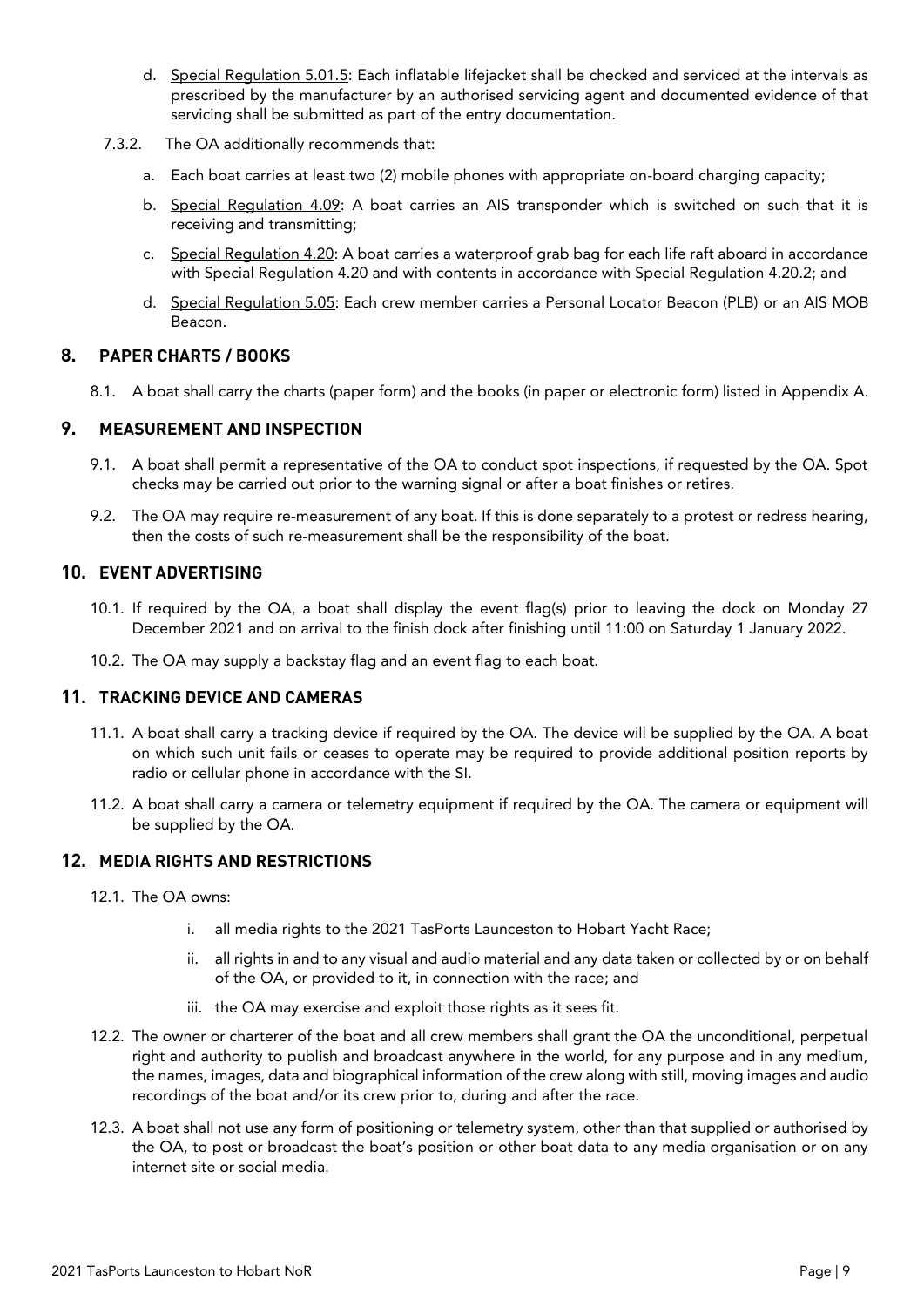- 12.4. Crew members of a boat may speak to accredited members of any media organisation prior to, during and after the race, regarding the boat, the race and the prospects, performance or strategy of boats entered or participating in the race, subject to:
	- a. any comments not undermining or interfering with, or having a detrimental impact on, the OA and its officers, employees, volunteers and members, the Protest Committee, measurers, or any sponsor or supporter of the OA;
	- b. no reference being made during such a commentary to boats in distress or wreckage sightings; and
	- c. all information given being accurate (for example, no deliberately false sightings or positions may be reported).
- 12.5. A boat and its crew may publish on a live or delayed basis (including by streaming to an internet site or on social media) still, moving images and audio material taken on or from the boat subject to:
	- a. no such material being published which contains images of or refers to a boat in distress or wreckage without the prior approval of the OA.
- 12.6. A boat may during its race use a drone flown from and recovered by the boat in accordance with the SI.
- 12.7. Launceston to Hobart Yacht Race is a registered trademark owned by the Derwent Sailing Squadron Incorporated and the use of the trademark is absolutely restricted and limited to use by or with the consent of the OA.

#### **13. DISCLAIMER**

- 13.1. All those taking part in the race do so at their own risk and responsibility. By entering their names on a boat's crew list crew members acknowledge that by doing so they release the OA, the race sponsor and any other sponsor of the Launceston to Hobart Yacht Race and their respective officers, employees, volunteers and members, from all liability and grant the rights referred to in NoR 12.2.
- 13.2. Specific attention is drawn to RRS Fundamental Rule 4 (Decision to race), which states: "The responsibility for a boat's decision to participate in a race or to continue racing is her's alone".
- 13.3. Attention is also drawn to RRS Fundamental Rule 6.1 (Betting and Anti-Corruption).

#### **14. PRIZES, TROPHIES AND PRIZE GIVING**

- 14.1. OVERALL
	- 14.1.1. The Perpetual Trophy for the overall winner of the 2021 TasPorts Launceston to Hobart Yacht Race will be calculated using the IRC Handicap system for Mono-hull yachts.

#### 14.2. HANDICAP CLASS

- 14.2.1. Trophies or prizes will be presented in all Handicap Classes based on the number of starters in each Class as follows:
	- i. Three (3) to Five (5) starters 1st
	- ii. Six (6) to Nine (9) starters 1st and 2nd
	- iii. Ten (10) or more starters 1st, 2nd and 3rd
- 14.2.2. The overall winner will be eligible for Handicap Class prizes.

#### 14.3. LINE HONOURS

- 14.3.1. The Perpetual Trophy for Line Honours will be presented to the 1st monohull across the Finish Line subject to NoR 6.3.
- 14.4. OTHER PRIZES
	- 14.4.1. Other prizes maybe awarded at the sole discretion of the OA.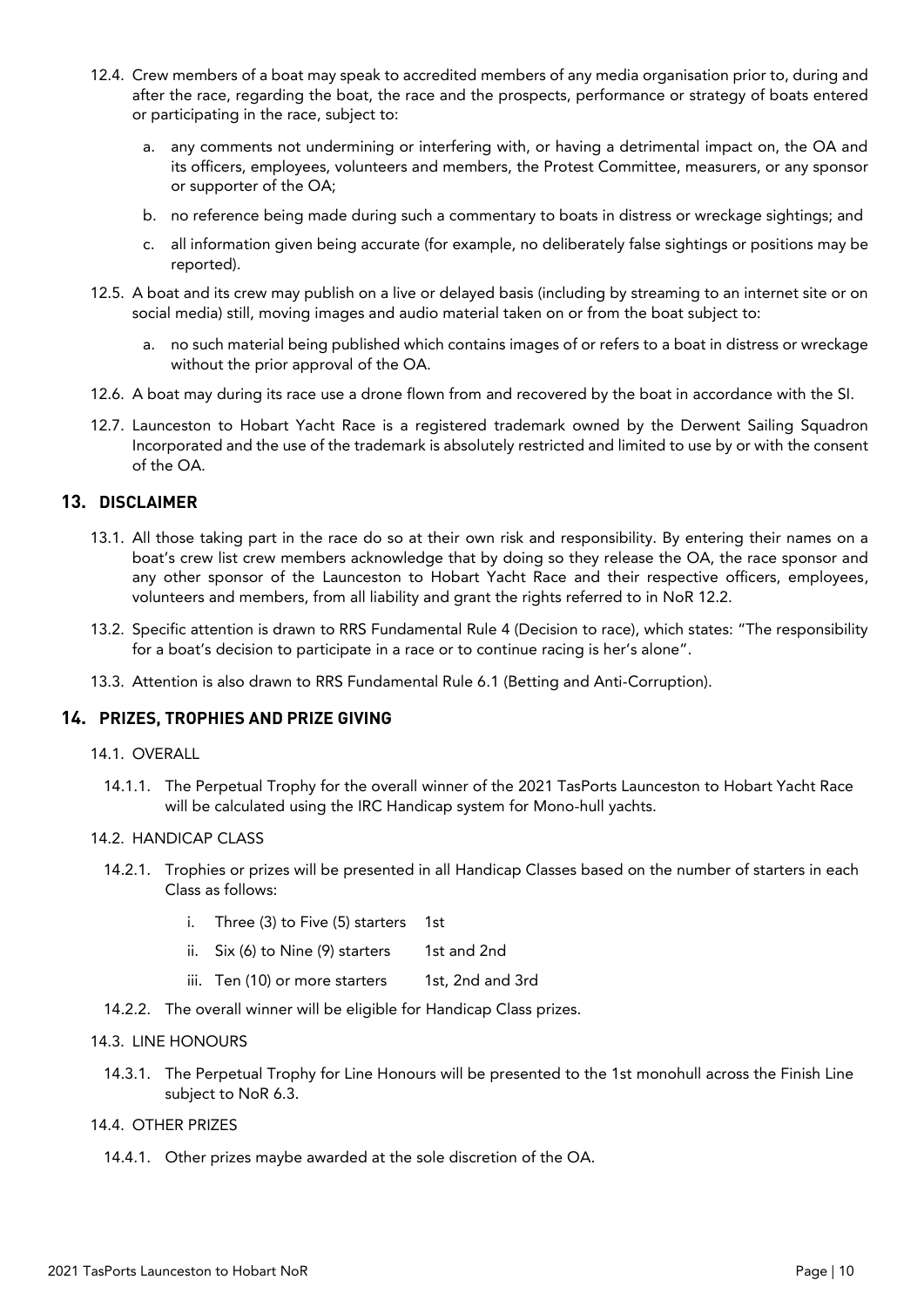#### 14.5. PRIZE GIVING

14.5.1. The prize giving ceremony will be held at the Derwent Sailing Squadron on Friday 31 December 2021.

#### **15. REFUND POLICY**

- 15.1. Should the event be cancelled as a consequence of COVID-19 restrictions, entrants will receive a 100% refund of their entry fees.
- 15.2. Should a competitor, of their own accord, withdraw their entry on or before the 19 November 2021 the entrant shall receive a 75% refund of their entry fees.
- 15.3. Should a competitor, on their own accord, withdraw their entry after the 19 November 2021 and on or before the 10 December 2021 the entrant shall receive a 50% refund of their entry fees.
- 15.4. Should a competitor, on their own accord, withdraw their entry after the 10 December 2021, a refund will be determined at the discretion of the OA.

#### **16. FURTHER INFORMATION**

16.1. For further information please contact:

#### Colleen Darcey

Sailing Operations Manager

Derwent Sailing Squadron Inc

Phone: 0417 121 575 Email: sailing@dssinc.org.au